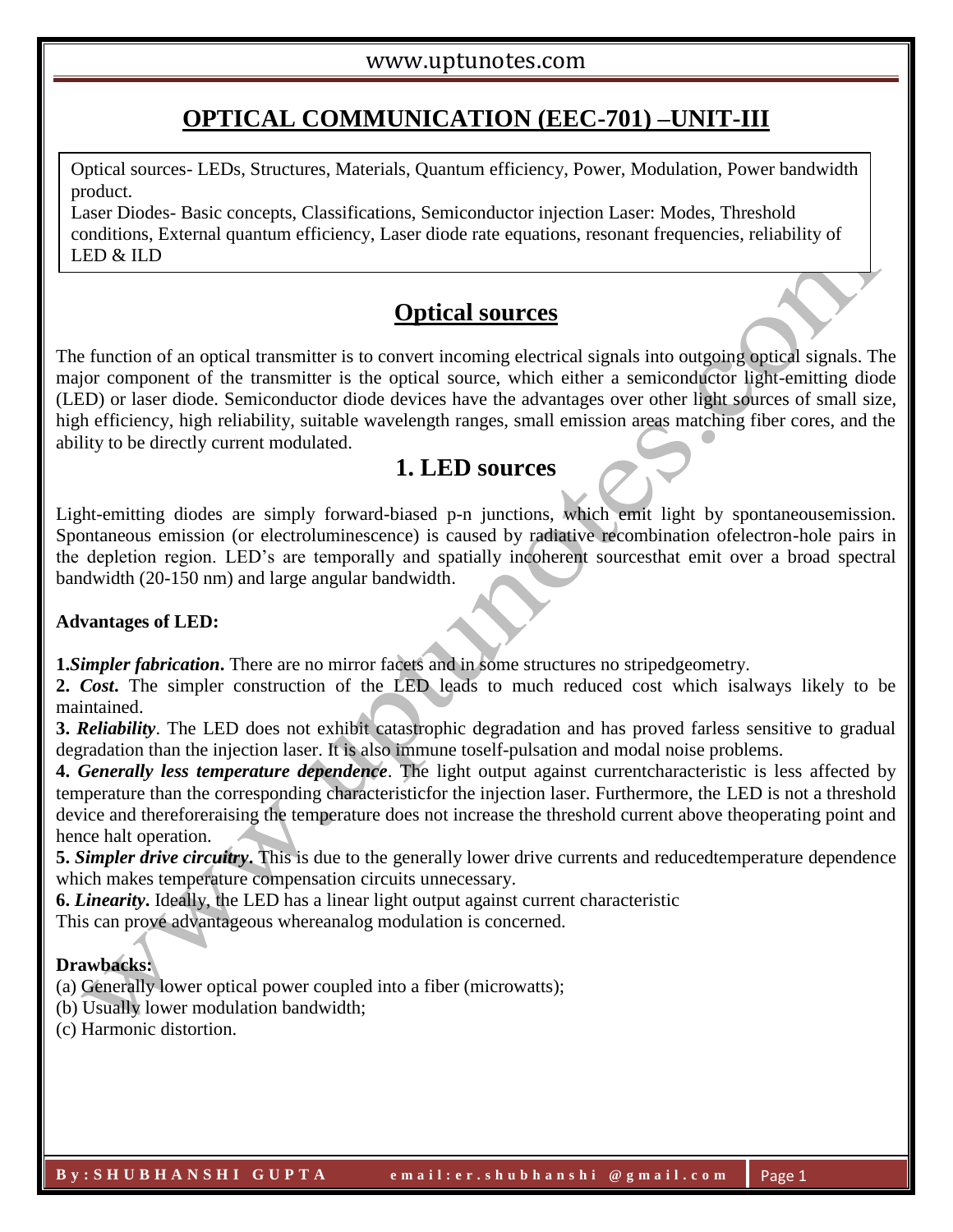### **1.1 LED power and efficiency**

The power generated internally by an LED may be determined by consideration of theexcess electrons and holes in the *p*- and *n*-type material respectively. When it is forward biased and carrier injection takes place at the device contacts. The excess density of electrons Δ*n* and holes Δ*p* is equal since theinjected carriers are created and recombined in pairs such that charge neutrality is maintainedwithin the structure. In extrinsic materials one carrier type will have a muchhigher concentration than the other and hence in the *p*-type region, for example, the holeconcentration will be much greater than the electron concentration. Generally, the excessminority carrier density decays exponentially with time *t* according to the relation:

$$
\Delta n = \Delta n(0) \exp(-t/\tau) \qquad \qquad \dots (1)
$$

where  $\Delta n(0)$  is the initial injected excess electron density and  $\tau$  represents the total carrier recombination lifetime.

When there is a constant current flow into the junction diode, an equilibrium conditionis established. In this case, the total rate at which carriers are generated will be the sum of

the externally supplied and the thermal generation rates. Hence a rateequation for carrier recombination in the LED can be expressed in the form

$$
\frac{d(\Delta n)}{dt} = \frac{J}{ed} - \frac{\Delta n}{\tau} \quad (m^{-3} s^{-1})
$$

The condition for equilibrium is obtained by setting the derivative in Eq. (2) to zero. Hence:

$$
\Delta n = \frac{J\tau}{ed} \quad (\text{m}^{-3})
$$
 (3)

Equation (3) therefore gives the steady-state electron density when a constant current isflowing into the junction region.

It is also apparent from Eq. (2) that in the steady state the total number of carrierrecombi-nations per second or the recombination rate *r*t will be:

$$
r_{\rm t} = \frac{J}{ed} \quad (\text{m}^{-3})
$$

$$
= r_{\rm r} + r_{\rm nr} \quad (\text{m}^{-3})
$$

where*r*r is the radiative recombination rate per unit volume and *r*nr is the non-radiativerecombination rate per unit volume. Moreover, when the forward-biased current into thedevice is *i*, then from Eq. (7.4) the total number of recombinations per second *R*t becomes:

(5)

$$
R_{t} = \frac{i}{e}
$$
 (6)

The LED internal quantum efficiency<sup>\*</sup> nint, which can be defined as the ratio of theradiative recombination rate to the total recombination rate,

$$
\eta_{\text{int}} = \frac{r_{\text{f}}}{r_{\text{t}}} = \frac{r_{\text{r}}}{r_{\text{r}} + r_{\text{nr}}}
$$

$$
= \frac{R_{\text{r}}}{R_{\text{t}}}
$$

where*R*r is the total number of *radiative* recombination per second. Rearranging Eq. (8) and substituting from Eq.  $(6)$  gives:

(8)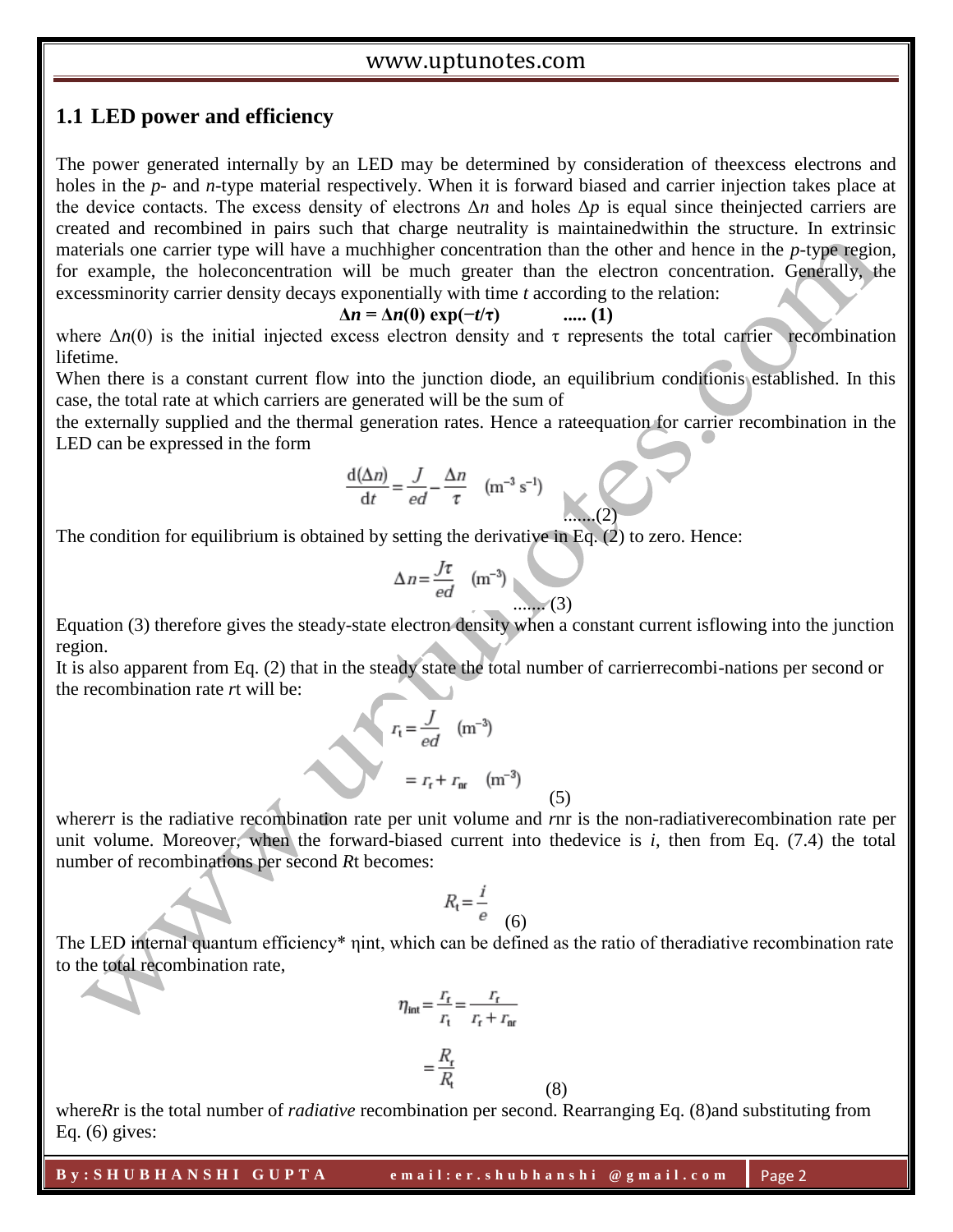$$
R_{\rm r} = \eta_{\rm int} \frac{i}{e} \tag{9}
$$

Since *Rr* is also equivalent to the total number of photons generated per second each photon has an energy equal to *hf*joules, then the optical power generatedinternally by the LED, *P*int, is:

$$
P_{\text{int}} = \eta_{\text{int}} \frac{i}{e} h f \quad (W)
$$

he internally generated power in terms of wavelength ratherthan frequency gives:

$$
P_{\text{int}} = \eta_{\text{int}} \frac{hc}{e\lambda} \quad \text{(W)}
$$

For the exponential decay of excess carriers depicted by Eq. (1) the radiative minoritycarrier lifetime is  $\tau r =$  $\Delta n/rr$  and the non-radiative minority carrier lifetime is  $\tau n = \Delta n/rnr$ . Therefore, from Eq. (7.7) the internal quantum efficiency is:

$$
\eta_{\rm int} = \frac{1}{1 + (r_{\rm int}/r_{\rm t})} = \frac{1}{1 + (\tau_{\rm r}/\tau_{\rm nt})}
$$

Furthermore, the total recombination lifetime τ can be written as τ = Δ*n*/*r*tgives:

$$
\frac{1}{\tau} = \frac{1}{\tau_r} + \frac{1}{\tau_{nr}}
$$
\n
$$
\eta_{int} = \frac{\tau}{\tau}
$$

Hence,

# **1.2 The double-heterojunction LED**

The principle of operation of the DH LED is illustrated in Figure. The device shown consists of a *p*-type GaAs layer sandwiched between a *p*-type AlGaAs and an *n*-typebAlGaAs layer. When a forward bias is applied electrons from the *n*-type layer are injected through the *p*–*n* junction into the *p*-type GaAs layer where they become minority carriers. These minority carriers diffuse away from the junction recombining with majority carriers (holes) as they do so. Photons are therefore produced with energy corresponding to the band gap energy of the *p*-type GaAs layer. The injected electrons are inhibited from diffusing into the *p*-type AlGaAs layer because of the potential barrier presented by the p–p heterojunction, Hence, electroluminescence only occurs in the GaAs junction layer, providing both good internal quantum efficiency and high-radiance emission.

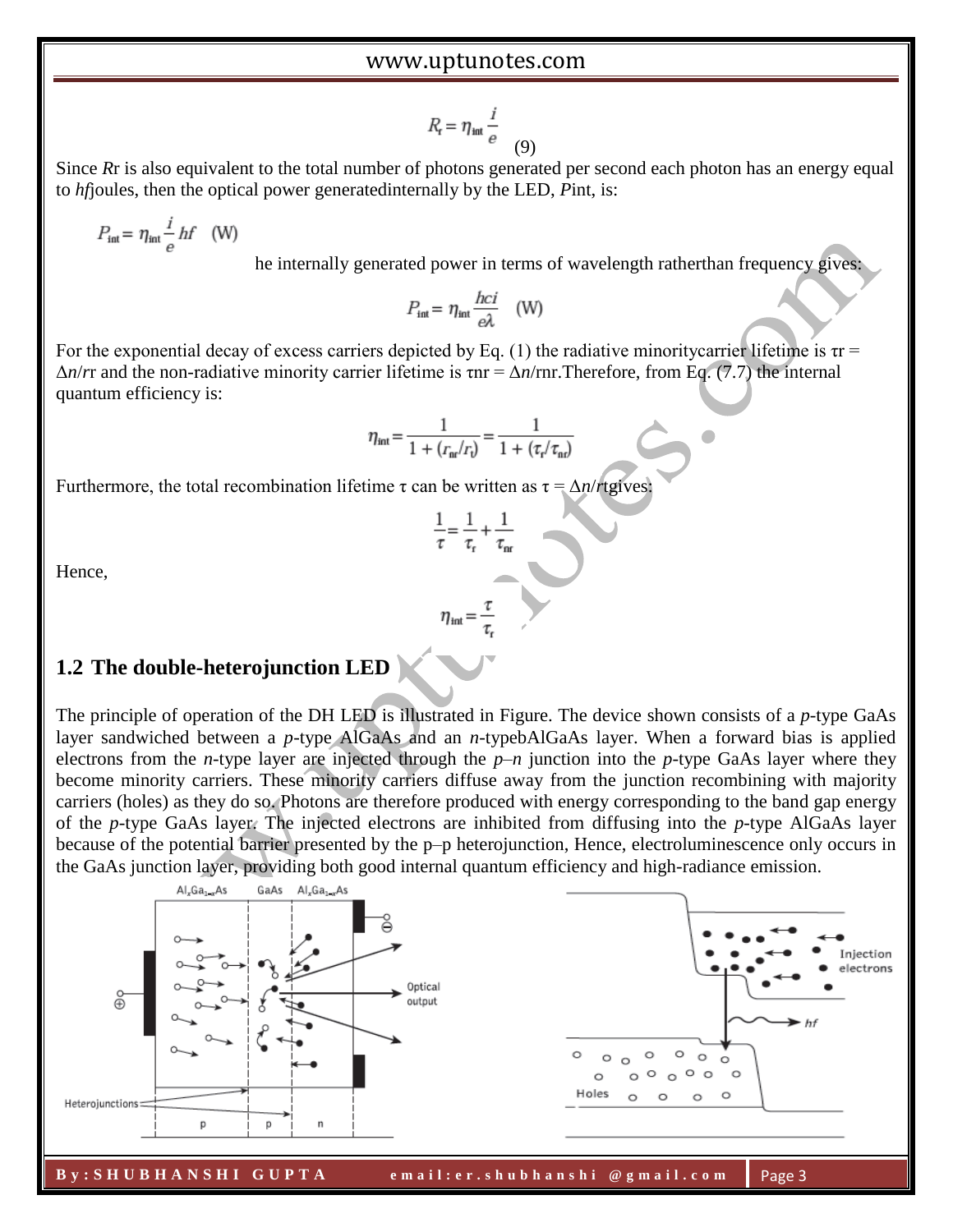The DH structure is therefore used to provide the most efficient incoherent sources for application within optical fiber communications. Nevertheless, these devices generally exhibit the previously discussed constraints in relation to coupling efficiency to optical fibers.

### **1.3 LED structures**

Types of LED

- a. Planar LED
- b. Dome LED
- c. Surface Emitter LED
- d. Edge-Emitter LED
- e. Super luminescent LEDs

# **1.3.1 Planar LED**

The planar LED is the simplest of the structures that are available and is fabricated by either liquid- or vaporphase epitaxial processes over the whole surface of a GaAs substrate. This involves p-type diffusion into the *n*type substrate in order to create the junction. Forward current flow through the junction gives Lambertianspontaneous emission and the device emits light from all surfaces. However, only a limited amount of light escapes the structure due to total internal reflection and therefore the radiance is low.



# **1.3.2 DOME LED**

The structure of a typical dome LED is shown in Figure. A hemisphere of *n*-type GaAs is formed around a diffused *p*-type region. The diameter of the dome is chosen to maximize the amount of internal emission reaching the surface within the critical angle of the GaAs–air interface. Hence this device has higher external power efficiency than the planar LED. However, the geometry of the structure is such that the dome must be far larger than the active recombination area, which gives a greater effective emission area and thus reduces the radiance.

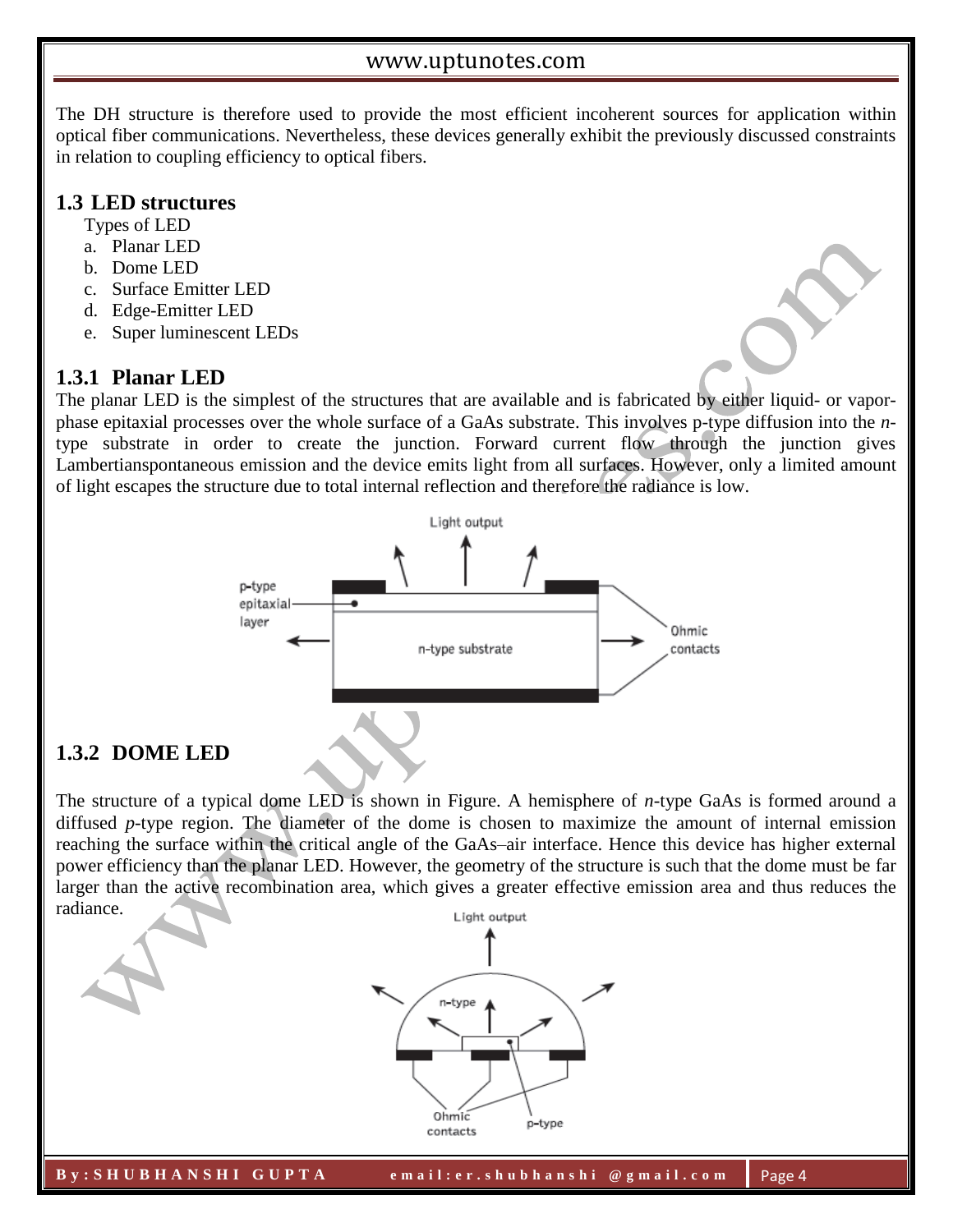## **1.3.3 Surface Emitter LED**



Surface emitter LED (SLED) has been widely employed within optical fiber communications in which A method for obtaining high radiance is to restrict the emission to a small active region within the device. These structures have low thermal impedance in the active region allowing high current densities and giving highradiance emission into the optical fiber. The structure of a high-radiance etched well DH surface emitter\* for the 0.8 to 0.9 μm wavelength band is shown in Figure. The internal absorption in this device is very low due to the larger band-gap-confining layers, and the reflection coefficient at the back crystal face is high giving good forward radiance. The emission from the active layer is essentially isotropic, although the external emission distribution may be considered Lambertian with a beam width of 120° due to refraction from a high to a low refractive index at the GaAs–fiber interface. The power coupled *P*c into a multimode step index fiber may be estimated from the relationship:

## $Pc = \pi (1 - r)AR_D(NA)^2$

Where *r* is the Fresnel reflection coefficient at the fiber surface, *A* is the smaller of the fiber core cross-section or the emission area of the source and  $R<sub>D</sub>$  is the radiance of the source.

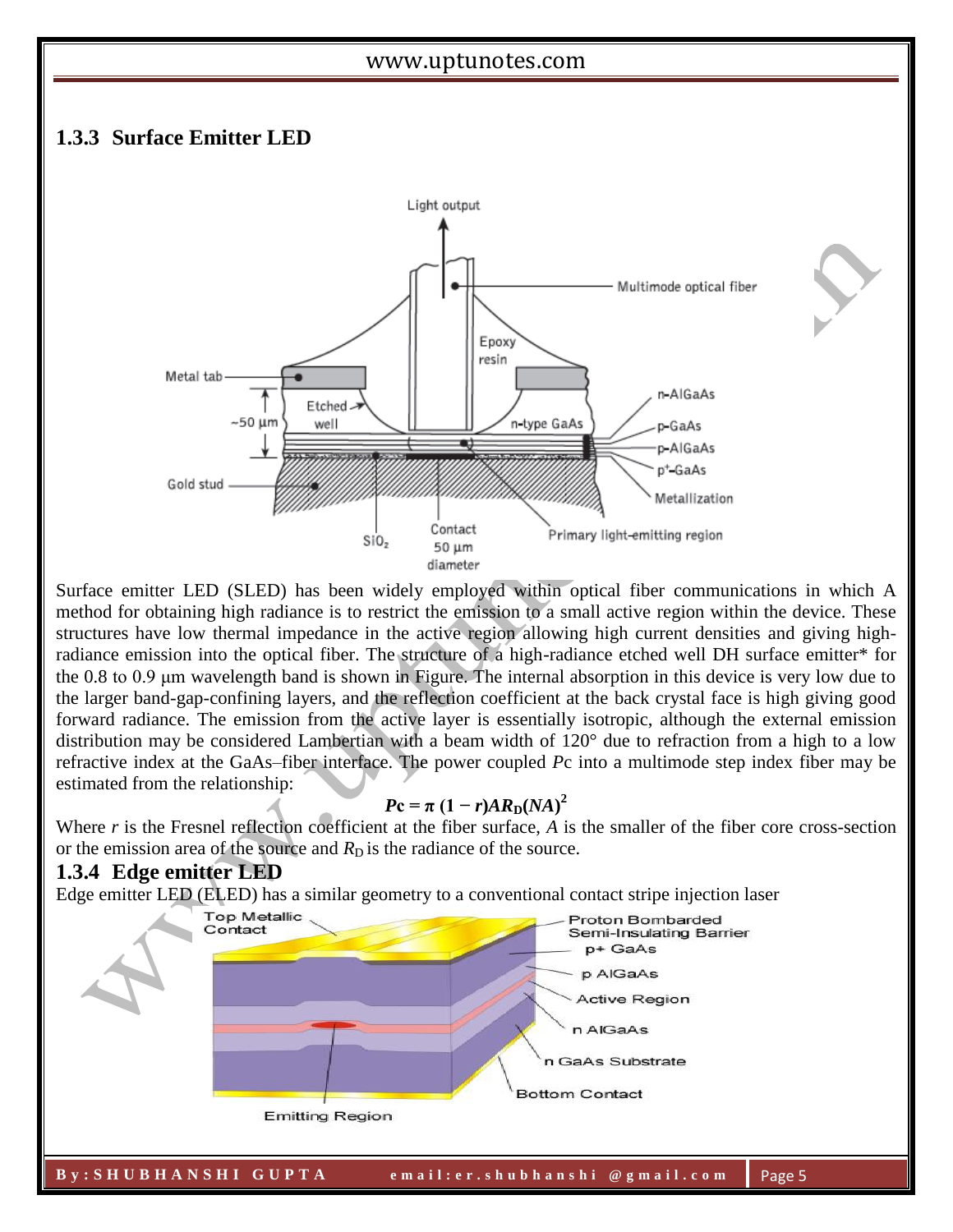It takes advantage of transparent guiding layers with a very thin active layer (50 to 100 μm) in order that the light produced in the active layer spreads into the transparent guiding layers, reducing self-absorption in the active layer. The consequent wave guiding narrows the beam divergence to a half-power width of around 30° in the plane perpendicular to the junction. However, the lack of wave guiding in the plane of the junction gives a Lambertian output with a half-power width of around 120°.The ELED active layer was heavily doped with Zn to reduce the minority carrier lifetime and thus improve the device modulation bandwidth. In this way a 3 dB modulation bandwidth of 600 MHz was obtained. Very high coupled optical power levels into single-mode fiber in excess of 100 μW have been obtained with In GaAsP ELEDs at drive currents as low as 50 mA.

# **1.3.5 Super luminescent LED**

Another device geometry which is providing significant benefits over both SLEDs and ELEDs for communication applications is the Super luminescent diode or SLD. This device offers advantages of:

O

- (a) A high output power;
- (b) A directional output beam; and
- (c) A narrow spectral line width.

All of which prove useful for coupling significant optical power levels into optical fiber. The super radiant emission process within the SLD tends to increase the device modulation bandwidth over that of more conventional LEDs.



A Super luminescent light emitting diode is, similar to a laser diode, based on an electrically driven pnjunction that, when biased in forward direction becomes optically active and generates amplified spontaneous emission over a wide range of wavelengths. The peak wavelength and the intensity of the SLED depend on the active material composition and on the injection current level. SLEDs are designed to have high single pass amplification for the spontaneous emission generated along the waveguide but, unlike laser diodes, insufficient feedback to achieve lasing action. This is obtained very successfully through the joint action of a tilted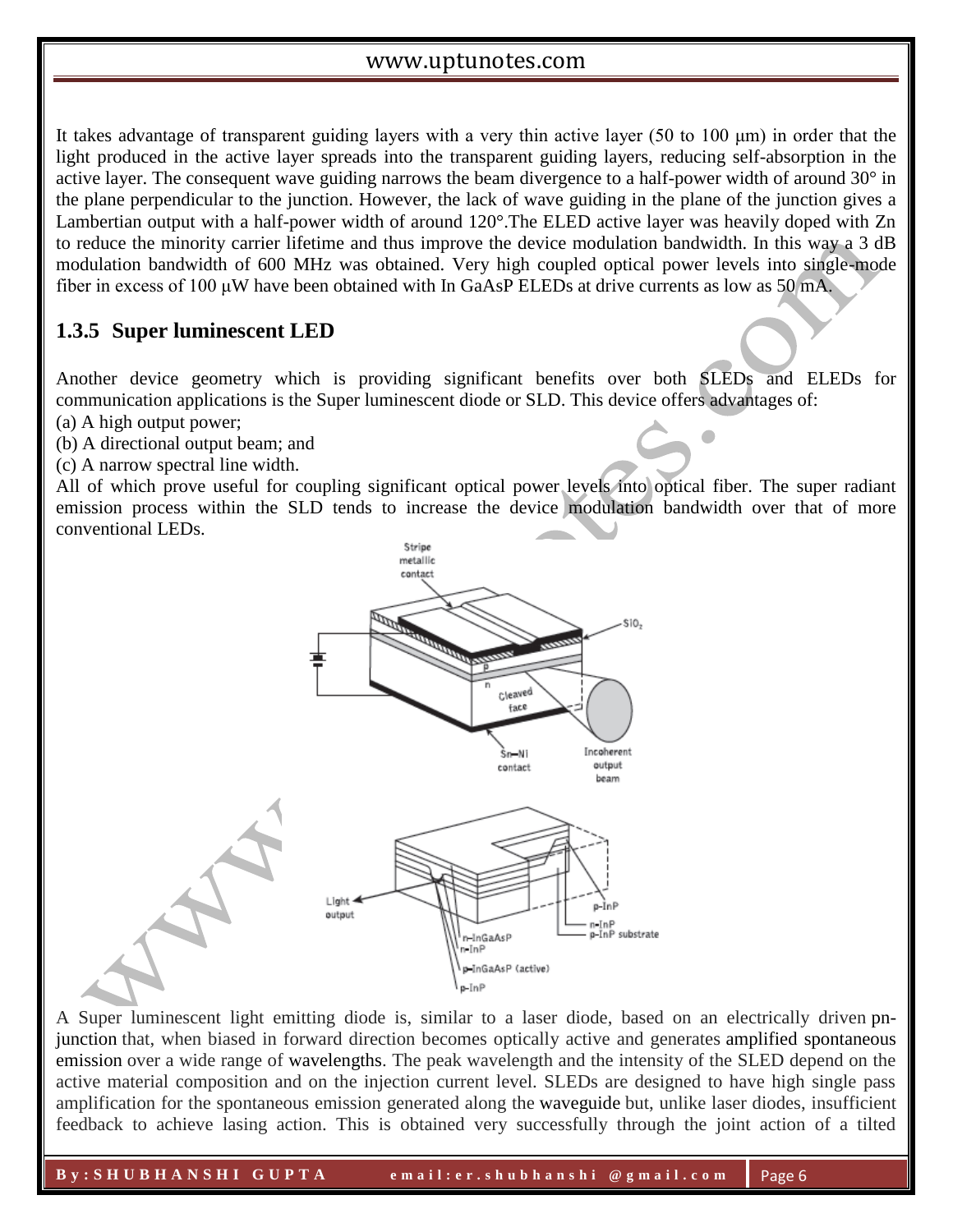waveguide and anti-reflection coated (ARC) facets.

# **1.4LED Characteristics**

#### **Optical output power**

LED is a very linear device in comparison with the majority of injection lasers and hence it tends to be more suitable for analog transmission where severe constraints are put on the linearity of the optical source. However, in practice LEDs do exhibit significant nonlinearities which depend upon the configuration utilized. It is therefore often necessary to use some form of linear circuit technique in order to ensure the linear performance of the device to allow its use in high-quality analog transmission systems.

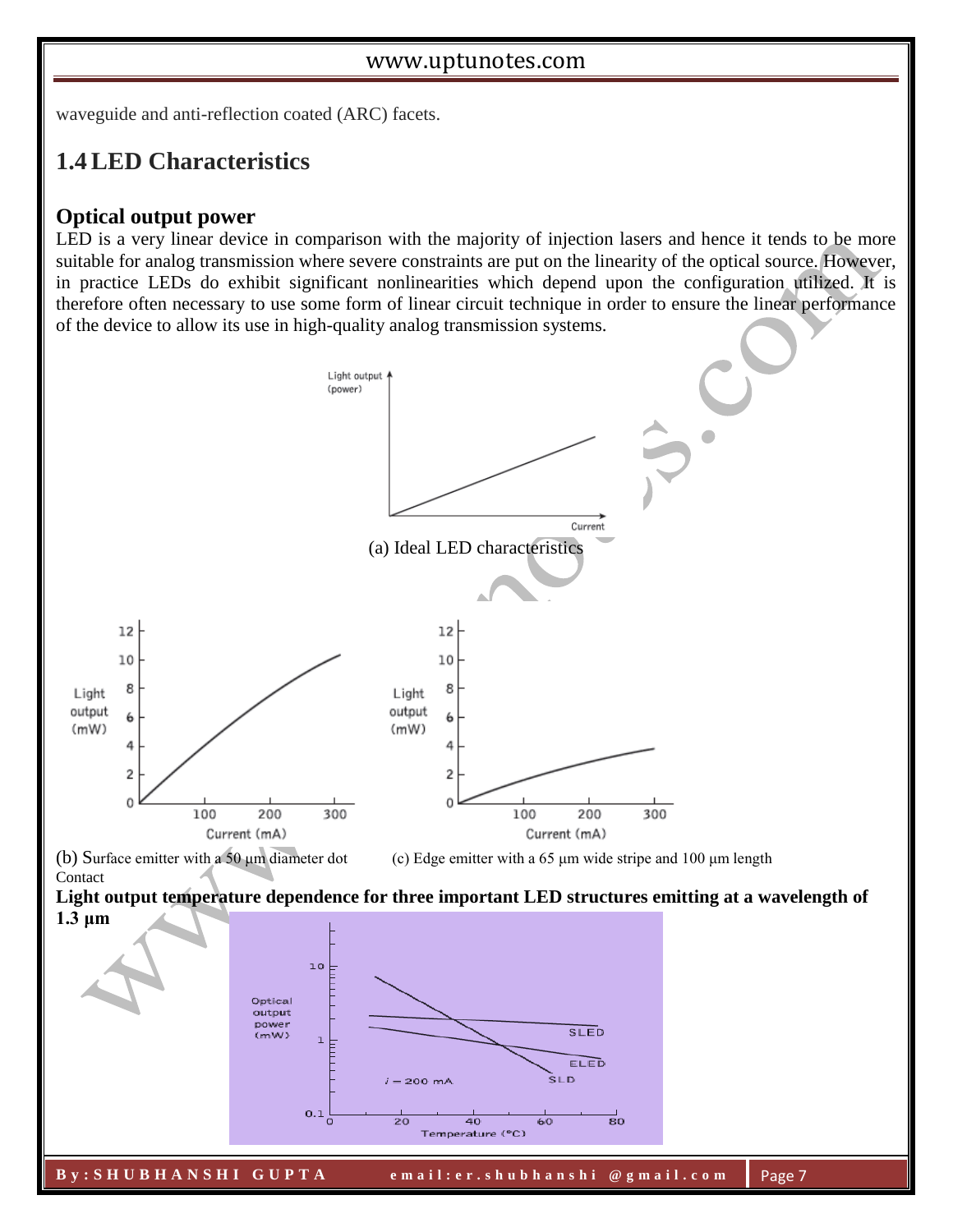#### **1.4.2 Output spectrum**

The spectral line width of an LED operating at room temperature in the 0.8 to 0.9 μm wavelength band is usually between 25 and 40 nm at the half maximum intensity points. For materials with smaller band gap energies operating in the 1.1 to 1.7 μm wavelength region the line width tend to increase to around50 to 160 nm. Examples of these two output spectra are shown in Figure. The increases in line width are due to increased doping levels and the formation of band tail states. This becomes apparent in the differences in the output spectra between surface- and edge-emitting LEDs where the devices have generally heavily doped and lightly doped.



## **1.5 Modulation bandwidth**

The modulation bandwidth in optical communications may be defined in either electrical or optical terms. When the associated electrical circuitry in an optical fiber communication system to use the electrical definition where the electrical signal power has dropped to half its constant value due to the modulated portion of the optical signal. This corresponds to the electrical 3 dB point or the frequency at which the output electric power is reduced by 3 dB with respect to the input electric power. Alternatively, if the 3 dB bandwidth of the modulated optical carrier (optical bandwidth)is considered, we obtain an increased value for the modulation bandwidth.



In optical Communication three main types of optical light source are available. These are:

- (a) Wideband 'continuous spectra' sources (incandescent lamps);
- (b) Monochromatic incoherent sources (light-emitting diodes, LEDs);

(c) Monochromatic coherent sources (lasers).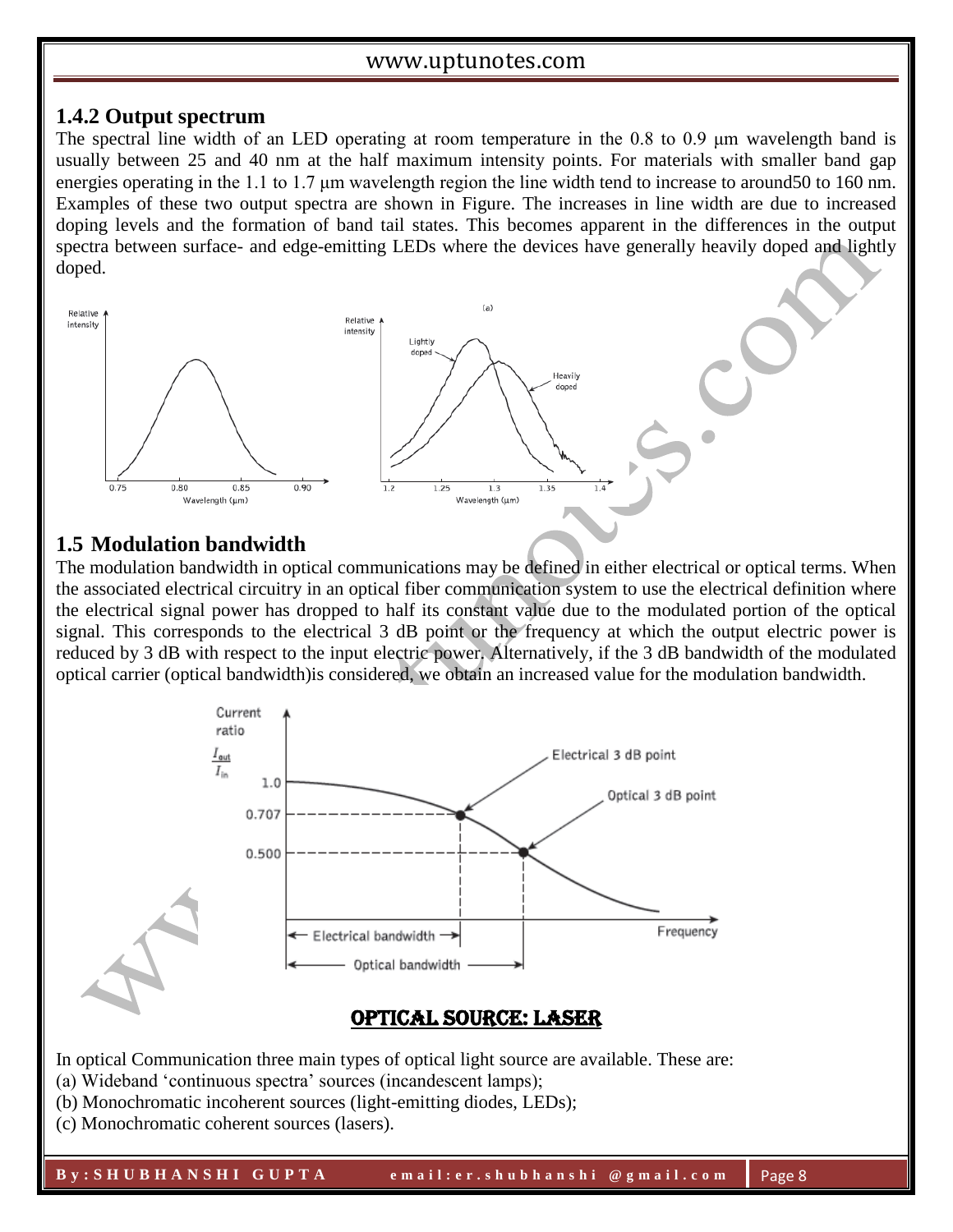The major requirements for an optical fiber emitter which are outlined below:

1. A size and configuration compatible with launching light into an optical fiber. Ideally, the light output should be highly directional.

2. Must accurately track the electrical input signal to minimize distortion and noise. Ideally, the source should be linear.

3. Should emit light at wavelengths where the fiber has low losses and low dispersion and where the detectors are efficient.

4. Preferably capable of simple signal modulation over a wide bandwidth extending from audio frequencies to beyond the gigahertz range.

5. Must couple sufficient optical power to overcome attenuation in the fiber plus additional connector losses and leave adequate power to drive the detector.

6. Should have a very narrow spectral bandwidth in order to minimize dispersion in the fiber.

7. Must be capable of maintaining a stable optical output which is largely unaffected by changes in ambient conditions (e.g. temperature).

8. It is essential that the source is comparatively cheap and highly reliable in order to compete with conventional transmission techniques.

A **laser** is a device that emits light through a process of optical amplification based on the stimulated emission of electromagnetic radiation. The term "laser" originated as an acronym for "**light amplification by stimulated emission of radiation**". A laser differs from other sources of light because it emits light *coherently*. Lasers have many important applications. They are used in common consumer devices such as optical disk drives, laser printers, and barcode scanners. Lasers are used for both fiber-optic and free-space optical communication.

# **2.1 Basic Concepts**

# **2.1.1 Absorption and emission of radiation**

The interaction of light with matter takes place in discrete packets of energy or quanta, called photons. Furthermore, the quantum theory suggests that atoms exist only in certain discrete energy states such that absorption and emission of light causes them to make a transition from one discrete energy state to another. The frequency of the absorbed or emitted radiation *f* is related to the difference in energy *E* between the higher energy state*E*2 and the lower energy state *E*1 by the expression:

$$
E = E2 - E1 = hf
$$

Where *h* = 6.626 × 10−34 J s is Planck's constant. These discrete energy states for the atom may be considered to correspond to electrons occurring in particular energy levels relative to the nucleus. Hence, different energy states for the atom correspond to different electron configurations, and a single electron transition between two energy levels within the atom will provide a change in energy suitable for the absorption or emission of a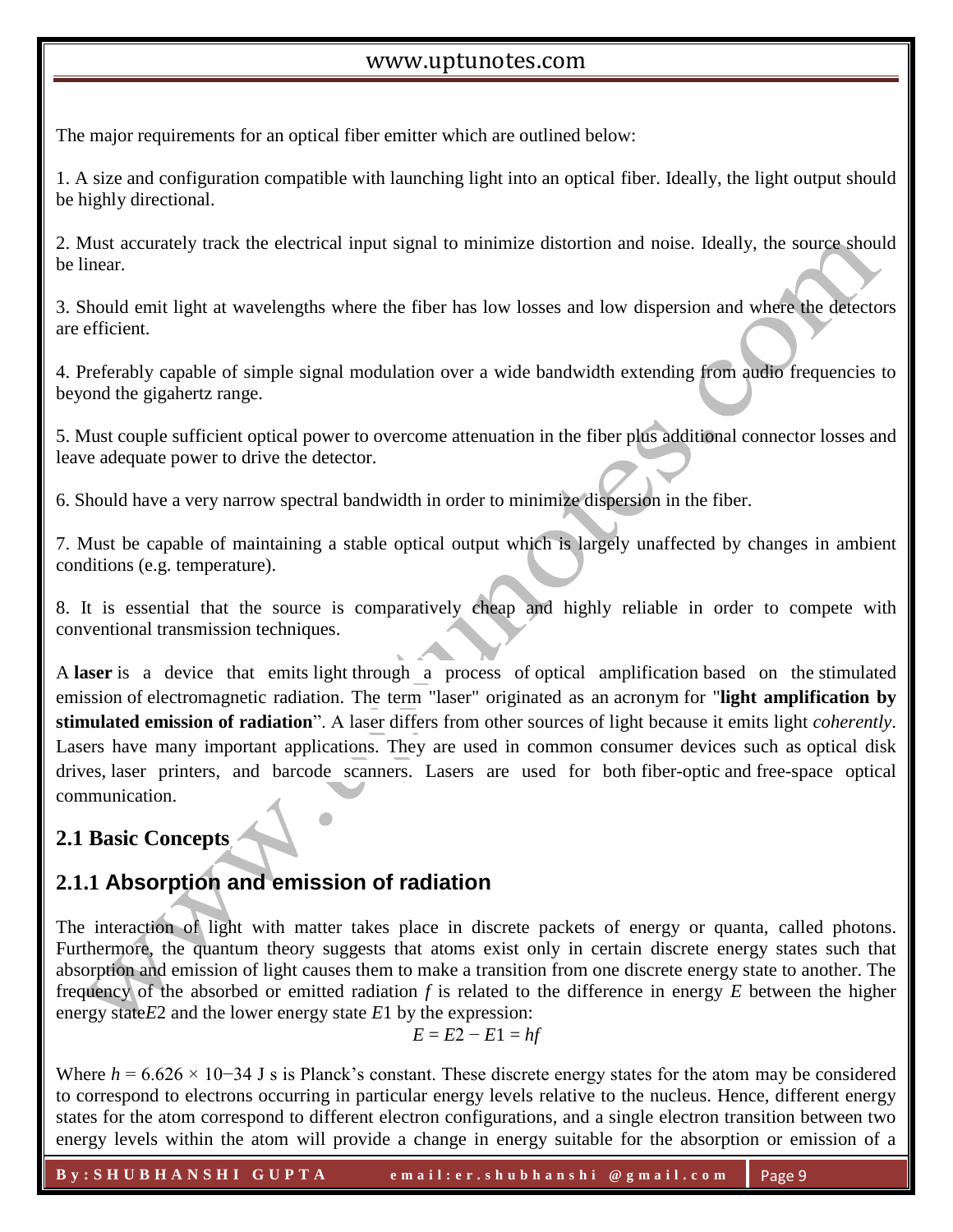



This emission process can occur in two ways:

(a) By spontaneous emission in which the atom returns to the lower energy state in an entirely random manner; (b) By stimulated emission when a photon having an energy equal to the energy difference between the two states (*E*2 − *E*1) interacts with the atom in the upper energy state causing it to return to the lower state with the creation of a second photon.

It is the stimulated emission process which gives the laser its special properties as an optical source. The photon produced by stimulated emission is generally of an identical energy to the one which caused it and hence the light associated with them is of the same frequency. The light associated with the stimulating and stimulated photon is in phase and has the same polarization. Therefore, in contrast to spontaneous emission, coherent radiation is obtained.

# **2.1.2 The Einstein relations**

In 1917 Einstein demonstrated that the rates of the three transition processes of absorption, spontaneous emission and stimulated emission were related mathematically. He achieved this by considering the atomic system to be in thermal equilibrium such that the rate of the upward transitions must equal the rate of the downward transitions. The population of the two energy levels of such a system is described by Boltzmann statistics which give: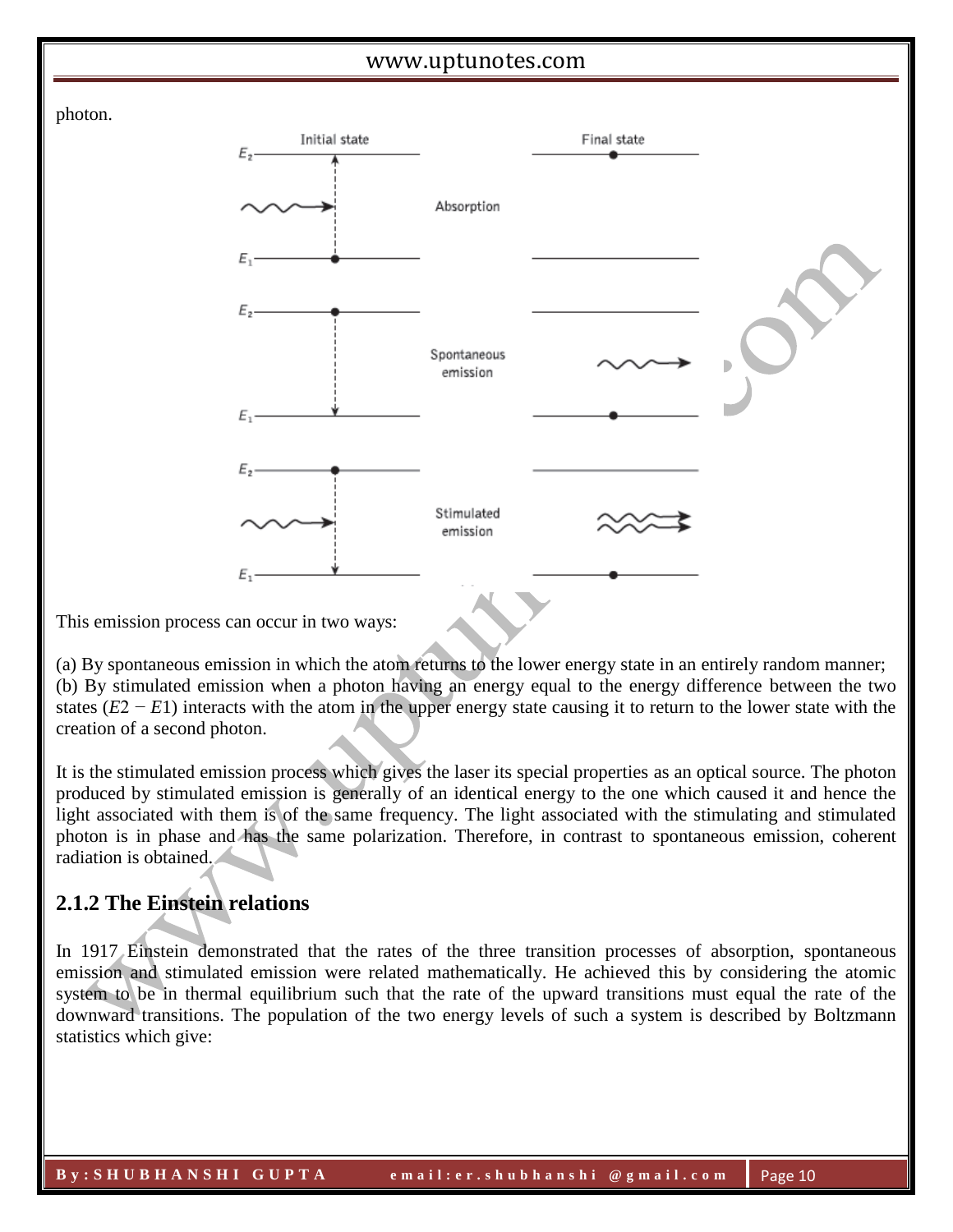$$
\frac{N_1}{N_2} = \frac{g_1 \exp(-E_1/KT)}{g_2 \exp(-E_2/KT)} = \frac{g_1}{g_2} \exp(E_2 - E_1/KT)
$$

$$
= \frac{g_1}{g_2} \exp\left(\frac{hf}{KT}\right)
$$

Where *N*1 and *N*2 represent the density of atoms in energy levels *E*1 and *E*2, respectively, with *g*1 and *g*2 being the corresponding degeneracy of the levels, *K* is Boltzmann's constant and *T* is the absolute temperature.

As the density of atoms in the lower or ground energy state *E*1 is *N*1, the rate of upward transition or absorption is proportional to both *N*1 and the spectral density ρ*f* of the radiation energy at the transition frequency *f*. Hence, the upward transition rate *R*12 may be written as:

$$
R12 = N1 \text{p}f B12
$$

where the constant of proportionality *B*12 is known as the Einstein coefficient of absorption.

For spontaneous emission the average time that an electron exists in the excited state before a transition occurs is known as the spontaneous lifetime τ21. If the density of atoms within the system with energy *E*2 is *N*2, then the spontaneous emission rate is given by the product of *N*2 and 1/τ2. This may be written as *N*2*A*21 where *A*21, the Einstein coefficient of spontaneous emission, is equal to the reciprocal of the spontaneous lifetime.

The rate of stimulated downward transition of an electron from level 2 to level 1 may be obtained in a similar manner to the rate of stimulated upward transition. Hence the rate of stimulated emission is given by

$$
R21 = N2A21 + N2 \rho f B21
$$

For a system in thermal equilibrium, the upward and downward transition rates must be equal and therefore *R*12  $=$  R21, or:

$$
N1pfB12 = N2A21 + N2pfB21
$$

It follows that:

$$
\rho_{\text{f}}{=}\frac{N_{\text{2}}A_{\text{21}}}{N_{\text{1}}B_{\text{12}}-N_{\text{2}}B_{\text{21}}}
$$

and:

$$
\rho_f = \frac{A_{21}/B_{21}}{(B_{12}N_1/B_{21}N_2) - 1}
$$

Substituting values from equations

$$
\rho_f = \frac{A_{21}/B_{21}}{[(g_1B_{12}/g_2B_{21}) \exp\left(\frac{h\ln K T}{T}\right) - 1}
$$

Planck showed thatthe radiation spectral density for a black body radiating within a frequency range *f* to *f* + d*f*is given by

$$
\rho_f = \frac{8\pi h f^3}{c^3} \left[ \frac{1}{\exp(h f k T) - 1} \right]
$$

After comparing equations,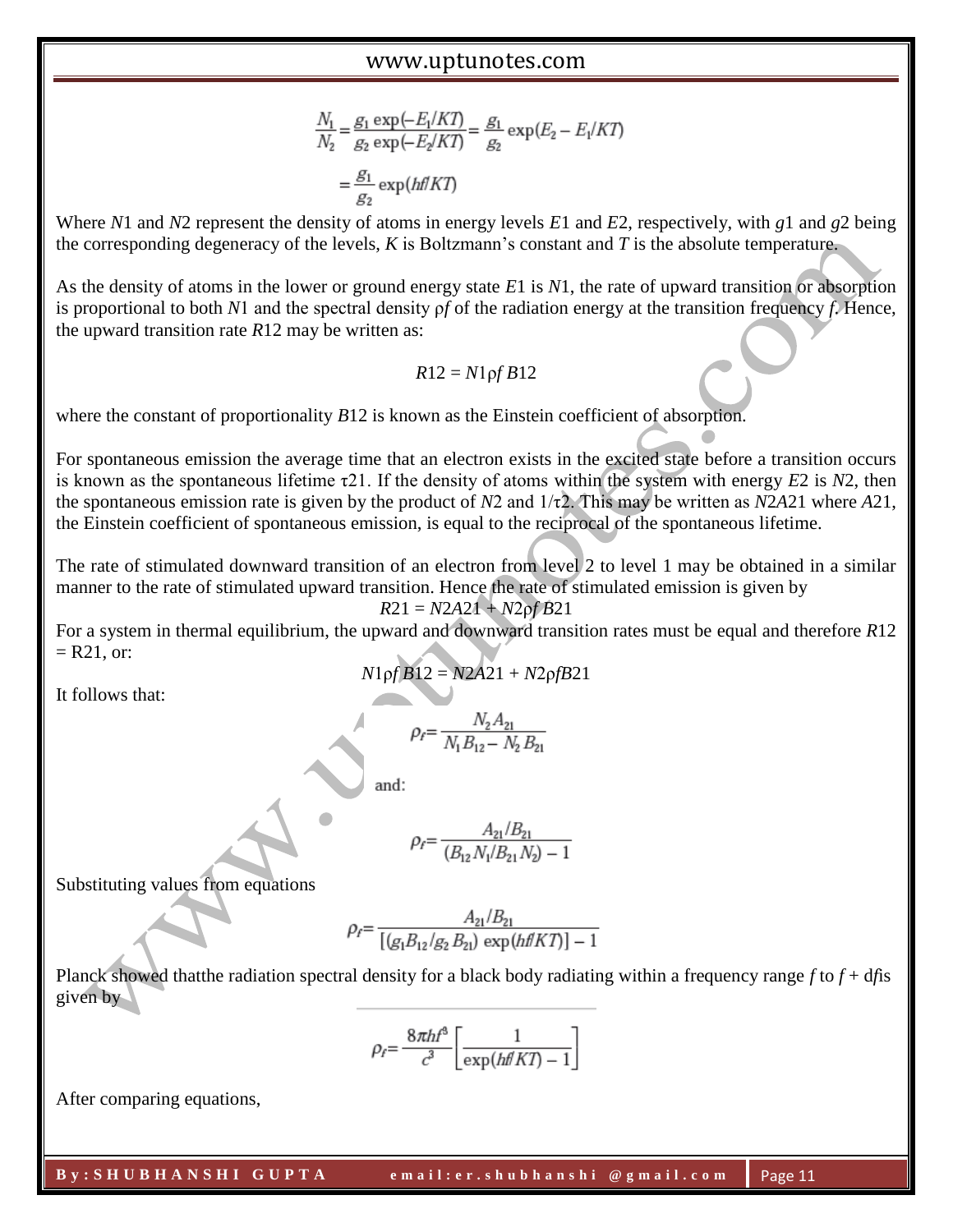$$
B_{12} = \left(\frac{g_2}{g_1}\right) B_{21}
$$

&

$$
\frac{A_{21}}{B_{21}} = \frac{8\pi h f^3}{c^3}
$$

The ratio of the stimulated emission rate to the spontaneous emission rate is given by:

Stimulated emission rate  $=$   $\frac{B_{21}\rho_f}{A_{21}} = \frac{1}{\exp(h\#KT) - 1}$ 

## **2.1.3 Population inversion**



Under the conditions of thermal equilibrium given by the Boltzmann distribution, the lower energy level *E*1 of the two-level atomic system contains more atoms than the upper energy level*E*2, which is normal for structures at room temperature. However, to achieve optical amplification it is necessary to create a non-equilibrium distribution of atoms such that the population of the upper energy level is greater than that of the lower energy level (i.e. *N*2 >*N*1). This condition is known as population inversion.

In order to achieve population inversion it is necessary to excite atoms into the upper energy level *E*2 and hence obtain a non-equilibrium distribution. This process is achieved using an external energy source and is referred to as 'pumping'. When the two levels are equally degenerate (or not degenerate), then *B*12 = *B*21. Thus the probabilities of absorption and stimulated emission are equal, providing at best equal populations in the two levels.

Population inversion may be obtained in systems with three or four energy levels. To achieve population inversion both systems display a central metastable state in which the atoms spend an unusually long time. It is from this metastable level that the stimulated emission or lasing takes place.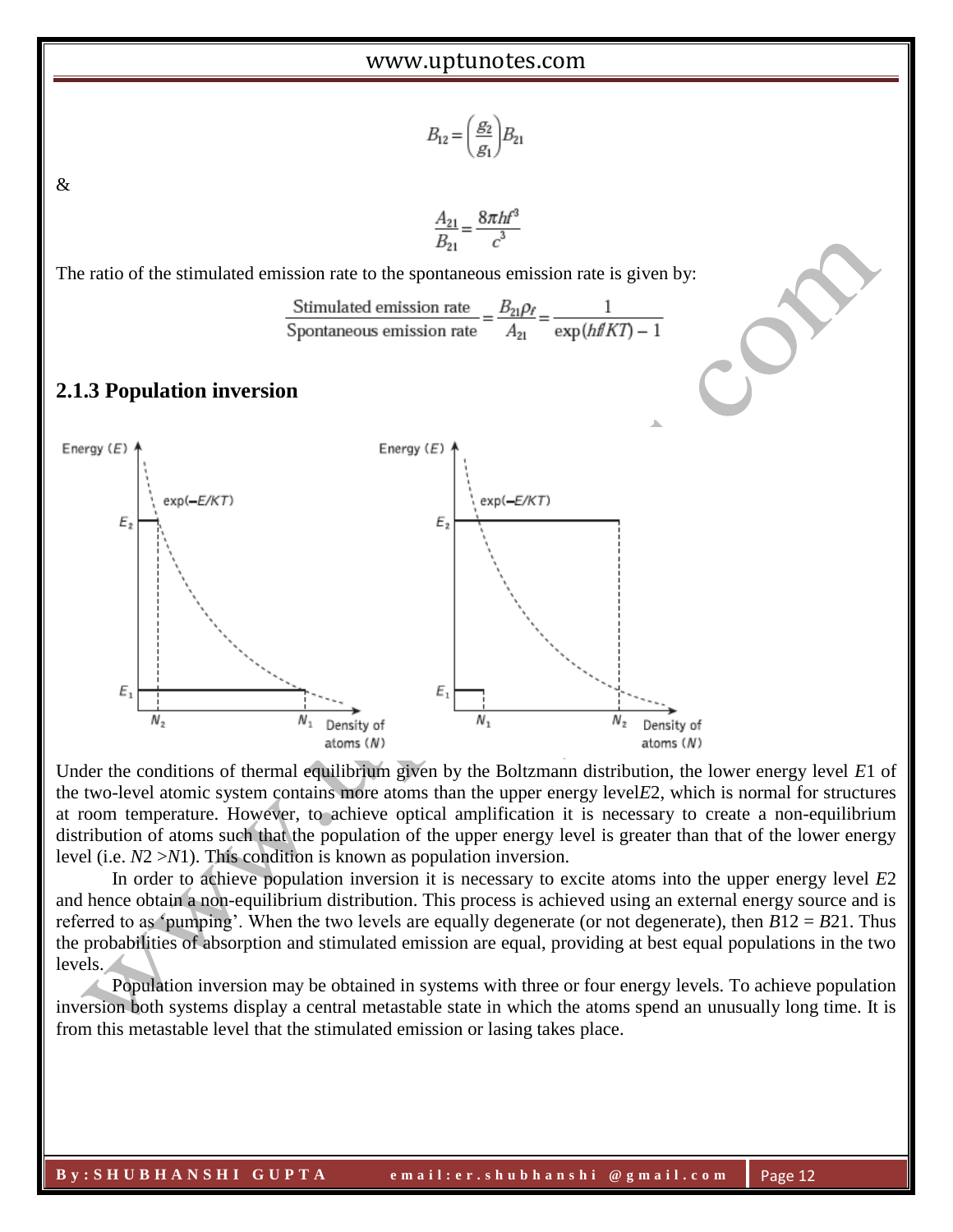

# **2.1.4 Optical feedback and laser oscillation**

Light amplification in the laser occurs when a photon colliding with an atom in the excited energy state causes the stimulated emission of a second photon and then both these photons release two more. Continuation of this process effectively creates avalanche multiplication, and when the electromagnetic waves associated with these photons are in phase, amplified coherent emission is obtained. To achieve this laser action it is necessary to contain photons within the laser medium and maintain the conditions for coherence. This is accomplished by placing or forming mirrors (plane or curved) at either end of the amplifying medium. The optical cavity formed is more analogous to an oscillator than an amplifier as it provides positive feedback of the photons by reflection at the mirrors at either end of the cavity. Hence the optical signal is fed back many times while receiving amplification as it passes through the medium.



Since the structure forms a resonant cavity, when sufficient population inversion exists in the amplifying medium the radiation builds up and becomes established as standing waves between the mirrors. Thus when the optical spacing between the mirrors is *L*, the resonance condition along the axis of the cavity is given by:

$$
L = \frac{\lambda q}{2n}
$$

where  $\lambda$  is the emission wavelength, *n* is the refractive index of the amplifying medium and*q* is an integer. Alternatively, discrete emission frequencies *f* is defined by:

$$
f = \frac{qc}{2nL}
$$

The different frequencies of oscillation within the laser cavity are determined by the various integer values of *q*  and each constitutes a resonance or mode. These modes are separated by a frequency interval δ*f* where: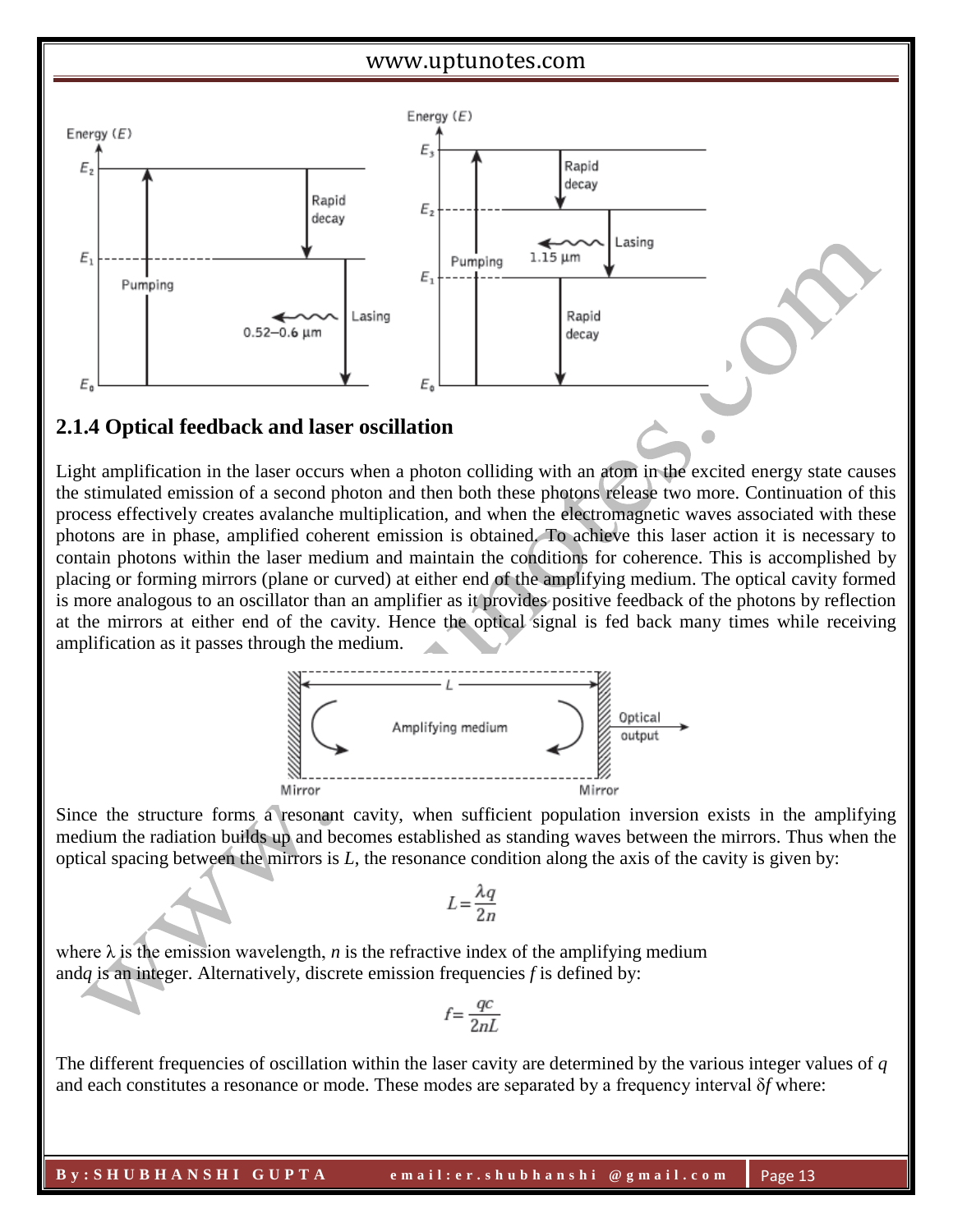$$
\delta f = \frac{c}{2nL}
$$

 $\delta \lambda = \frac{\lambda \delta f}{f} = \frac{\lambda^2}{c} \delta f$ 

The mode separation in terms of the free space wavelength, assuming  $\delta f$  *f* and as  $f = c/\lambda$ , is given by:

Intensity

\n5
$$
\lambda = \frac{\lambda^2}{2nL}
$$

\n(b)

\nFrequency

# **2.1.4 Threshold condition for laser oscillation**

The steady-state conditions for laser oscillation are achieved when the gain in the amplifying medium exactly balances the total losses. Hence, although population inversion between the energy levels providing the laser transition is necessary for oscillation to be established, it is not alone sufficient for lasing to occur. We assume the amplifying medium occupies a length *L* completely filling the region between the two mirrors which have reflectivity's *r*1 and *r*2. On each round trip the beam passes through the medium twice. Hence the fractional loss incurred by the light beam is:

Fractional loss =  $r_1r_2$ exp (−2A*L*)

It is found that the increase in beam intensity resulting from stimulated emission is exponential

Therefore if the gain coefficient per unit length produced by stimulated emission is C cm−1, the fractional round trip gain is given by:

Fractional gain = exp(2C*L*)

Hence:

Hence,

 $\exp (2CL) \times r_1 r_2 \exp(-2AL) = 1$ 

And

 $r_1r_2 \exp[2(C - A)L] = 1$ 

The threshold gain per unit length may be obtained by rearranging the above expression to give:

$$
\bar{g}_{\mathbf{th}} = \bar{\alpha} + \frac{1}{2L} \ln \frac{1}{r_1 r_2}
$$

The second term on the right hand side represents the transmission loss through the mirrors.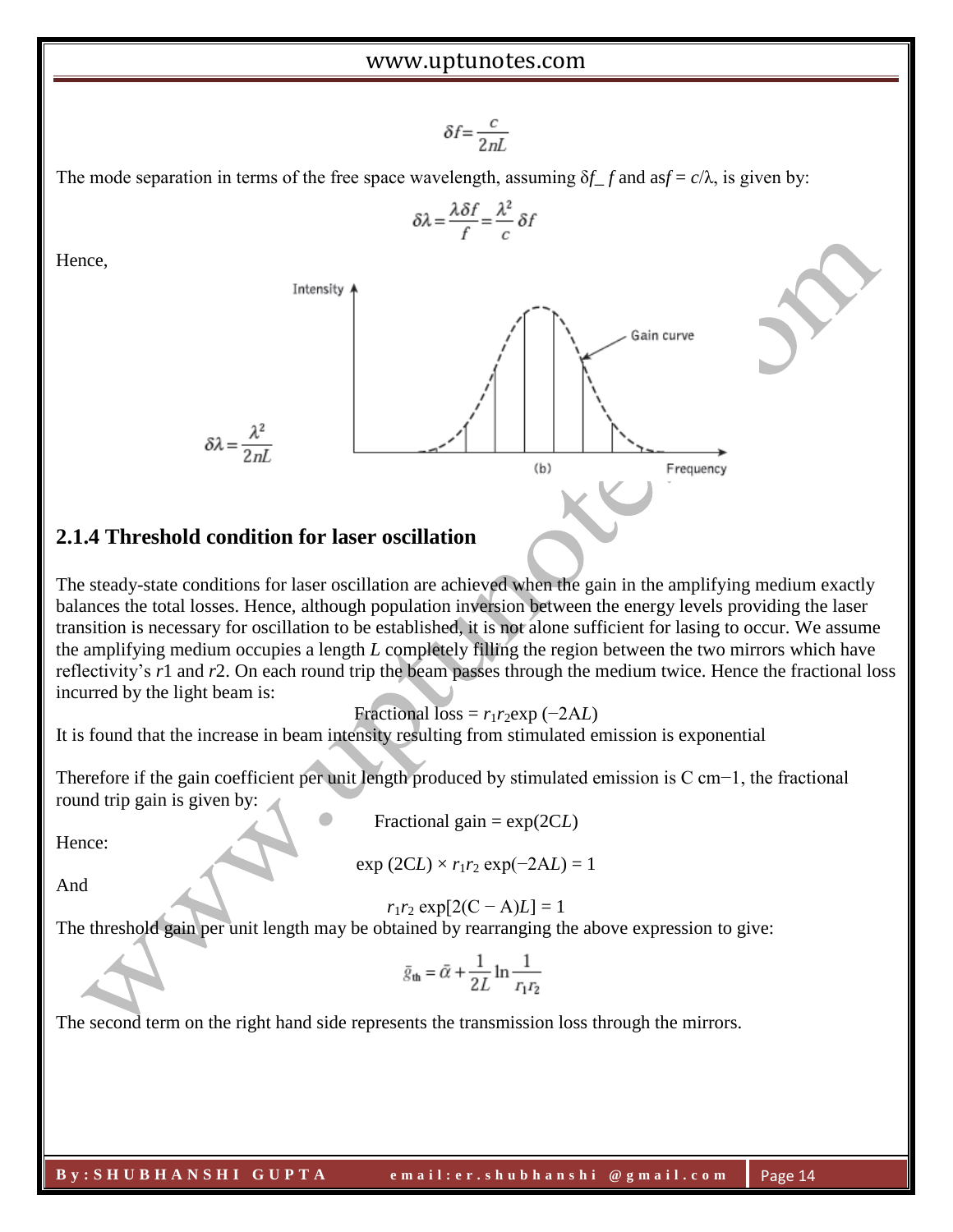# **2.2 The Semiconductor Injection Laser**

Stimulated emission by the recombination of the injected carriers is encouraged in the semiconductor injection laser (also called the injection laser diode (ILD) or simply the injection laser) by the provision of an optical cavity in the crystal structure in order to provide the feedback of photons. This gives the injection laser several major advantages over other semiconductor sources (e.g. LEDs) that may be used for optical communications. These are as follows:

1. High radiance due to the amplifying effect of stimulated emission. Injection lasers will generally supply mill watts of optical output power.

2. Narrow line width on the order of 1 nm (10 Å) or less which is useful in minimizing the effects of material dispersion.

3. Modulation capabilities which at present extend up into the gigahertz range and will undoubtedly be improved upon.

4. Relative temporal coherence which is considered essential to allow heterodyne (coherent) detection in highcapacity systems, but at present is primarily of use in single-mode systems.

5. Good spatial coherence which allows the output to be focused by a lens into a spot which has a greater intensity than the dispersed unfocused emission.



Schematic diagram of a GaAs homojunction injection laser with a Fabry–Pérot cavity

The DH injection laser fabricated from lattice-matched III–V alloys provided both carrier and optical confinement on both sides of the  $p-n$  junction, giving the injection laser a greatly enhanced performance. This enabled these devices with the appropriate heat sinking to be operated in a CW mode at 300 K with obvious advantages for optical communications

# **2.2.1 Efficiency**

It is the differential external quantum efficiency which is the ratio of the increase in photon output rate for a given increase in the number of injected electrons. If *P*e is the optical power emitted from the device, *I* is the current, *e* is the charge on an electron and *hf*is the photon energy, then:

$$
\eta_{\rm D} = \frac{\mathrm{d}P_{\rm e}/hf}{\mathrm{d}I/e} \simeq \frac{\mathrm{d}P_{\rm e}}{\mathrm{d}I(E_{\rm g})}
$$

Where *Eg* is the band gap energy expressed in eV. It may be noted that efficiency gives a measure of the rate of change of the optical output power with current and hence defines the slope of the output characteristic. The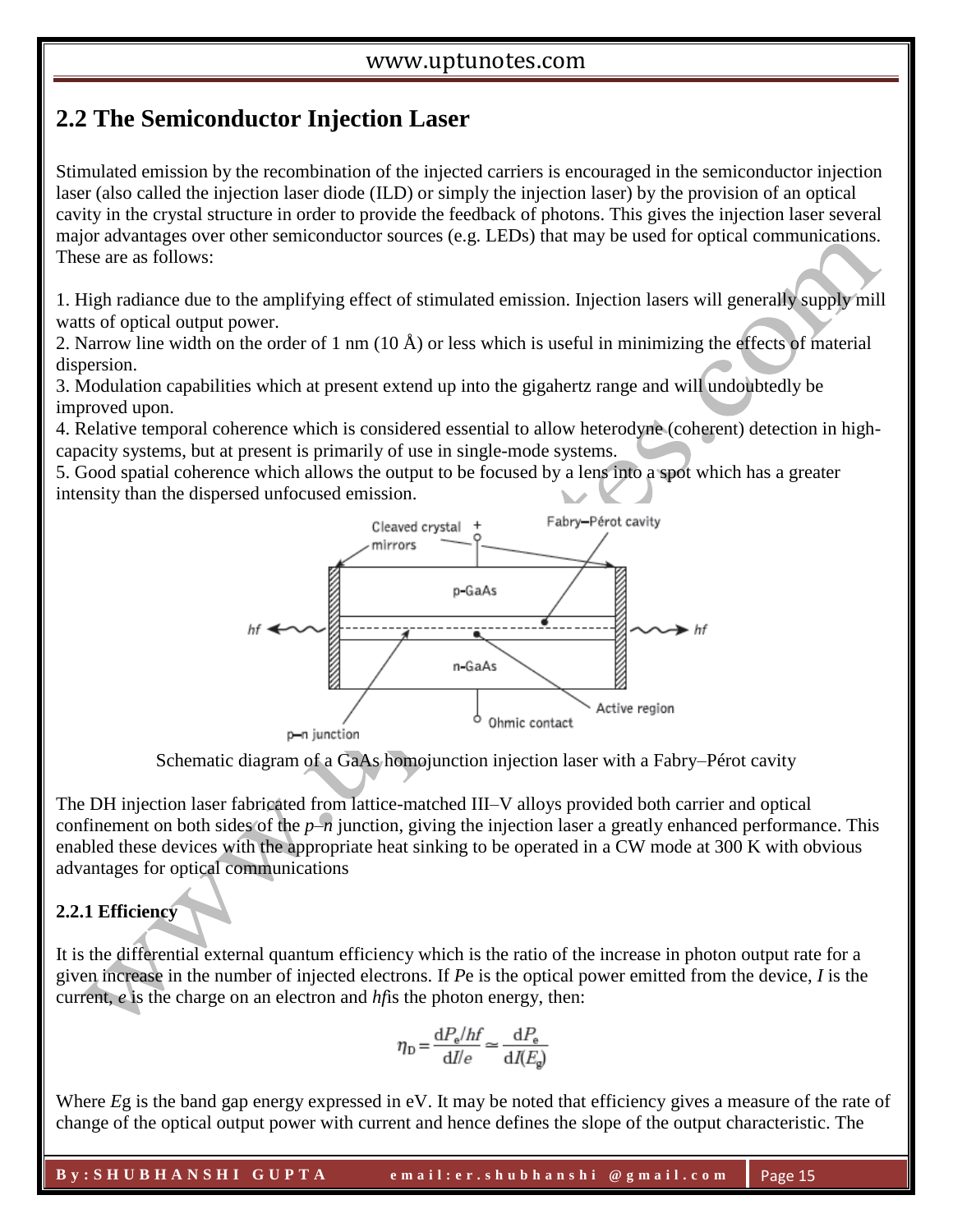internal quantum efficiency of the semiconductor laser  $\eta_i$ ,

$$
\eta_i = \frac{\text{number of photons produced in the laser cavity}}{\text{number of injected electrons}}
$$

It is related to the differential external quantum efficiency by the expression

$$
\eta_{\rm D} = \eta_{\rm i} \left[ \frac{1}{1 + (2 \tilde{\alpha} L / \ln(1/r_{\rm i} r_{\rm 2}))} \right]
$$

Where A is the loss coefficient of the laser cavity, *L* is the length of the laser cavity and *r*1,*r*2 is the cleaved mirror reflectivity.

Another parameter is the total efficiency (external quantum efficiency)  $\eta_T$  which is efficiency defined as:

$$
n_n =
$$
 total number of output photons

total number of injected electrons

$$
=\frac{P_{\rm e}/hf}{I/e}\simeq\frac{P_{\rm e}}{I E_{\rm e}}
$$

As the power emitted *P*<sup>e</sup> changes linearly when the injection current *I* is greater than the threshold current *I*th, then:

$$
\eta_{\rm T} \simeq \eta_{\rm D} \bigg( 1 - \frac{I_{\rm th}}{I} \bigg)
$$

For high injection current (e.g.  $I = 5I$ th) then  $\eta_T \approx \eta_D$ , whereas for lower currents ( $I \approx 2I$ th) the total efficiency is lower and around 15 to 25%.

The external power efficiency of the device (or device efficiency)  $\eta_{ep}$  in converting electrical input to optical output is given by:

$$
\eta_{\text{ep}} = \frac{P_{\text{e}}}{P} \times 100 = \frac{P_{\text{e}}}{IV} \times 100\%
$$

For the total efficiency we find:

$$
\eta_{\rm ep} = \eta_{\rm T} \left(\frac{E_{\rm g}}{V}\right) \times 100\%
$$

#### **2.2.2 Stripe geometry**

The DH laser structure provides optical confinement in the vertical direction through the refractive index step at the heterojunction interfaces, but lasing takes place across the whole width of the device.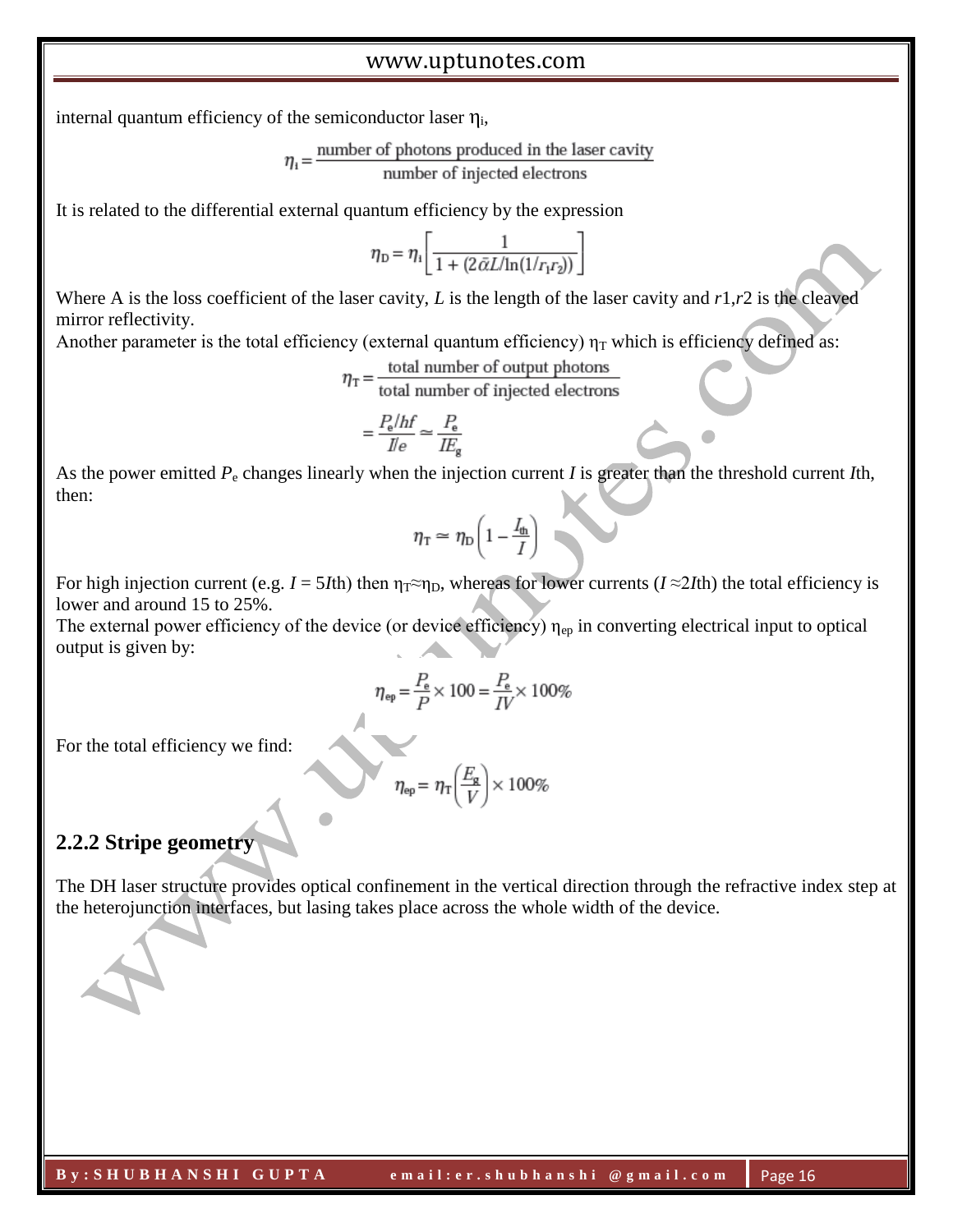

Figure shows the broad-area DH laser where the sides of the cavity are simply formed by roughening the edges of the device in order to reduce unwanted emission in these directions and limit the number of horizontal transverse modes. However, the broad emission area creates several problems including difficult heat sinking, lasing from multiple filaments in the relatively wide active area and unsuitable light output geometry for efficient coupling to the cylindrical fibers.

To overcome these problems while also reducing the required threshold current, laser structures in which the active region does not extend to the edges of the device were developed. A common technique involved the introduction of stripe geometry to the structure to provide optical containment in the horizontal plane.

# **2.2.3 Laser modes**

LASER contains a large number of modes which are generated within the laser cavity. Hence the laser emission will only include the longitudinal modes contained within the spectral width of the gain curve as shown in figure.



This gives rise to resonant modes which are transverse to the direction of propagation. These transverse electromagnetic modes are designated in a similar manner to transverse modes in waveguides by TEM*lm*where the integers  $l$  and  $m$  indicates the number of transverse modes. In the case of the  $TEM_{00}$  mode all parts of the propagating wave front are in phase. This is not so, however, with higher order modes (TEM10, TEM11, etc.) where phase reversals produce the various mode patterns. Thus the greatest degree of coherence, together with the highest level of spectral purity, may be obtained from a laser which operates in only the TEM<sub>00</sub> mode. Higher order transverse modes only occur when the width of the cavity is sufficient for them to oscillate.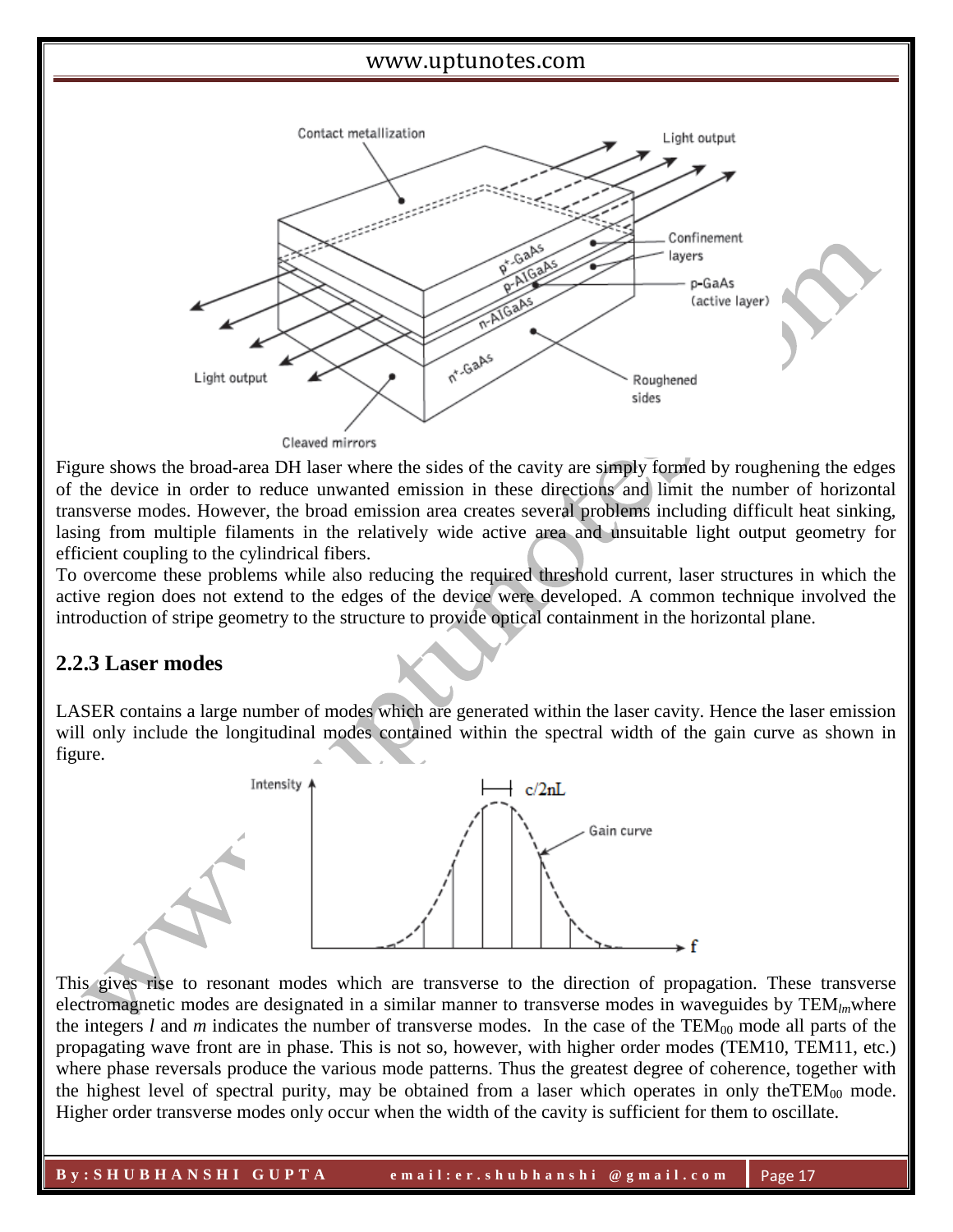

The correct stripe geometry inhibits the occurrence of the higher order lateral modes by limiting the width of the optical cavity, leaving only a single lateral mode which gives the output spectrum.

# **2.2.4 Single-mode operation**

For single-mode operation, the optical output from a laser must contain only a single longitudinal and single transverse mode. Hence the spectral width of the emission from the single-mode device is far smaller than the broadened transition line width. Single transverse mode operation, however, may be obtained by reducing the aperture of the resonant cavity such that only the TEM00 mode is supported. To obtain single-mode operation it is then necessary to eliminate all but one of the longitudinal modes. One method of achieving single longitudinal mode operation is to reduce the length of the cavity until the frequency separation of the adjacent modes given by δ*f*= c/2*nL* is larger than the laser transition line width or gain curve. Then only the single mode which falls within the transition line width can oscillate within the laser cavity.



### **2.2.5 External quantum efficiency**  $g_{th}$

The external quantum efficiency  $\eta_{ext}$  is defined as the number of photons emitted per radiative electron – hole pair recombination above threshold.

Experimentally, ηextis calculated from the straight-line portion of the curve for the emitted optical power P versus drive current I, which gives

 $η_{ext} = 0.806 \lambda$